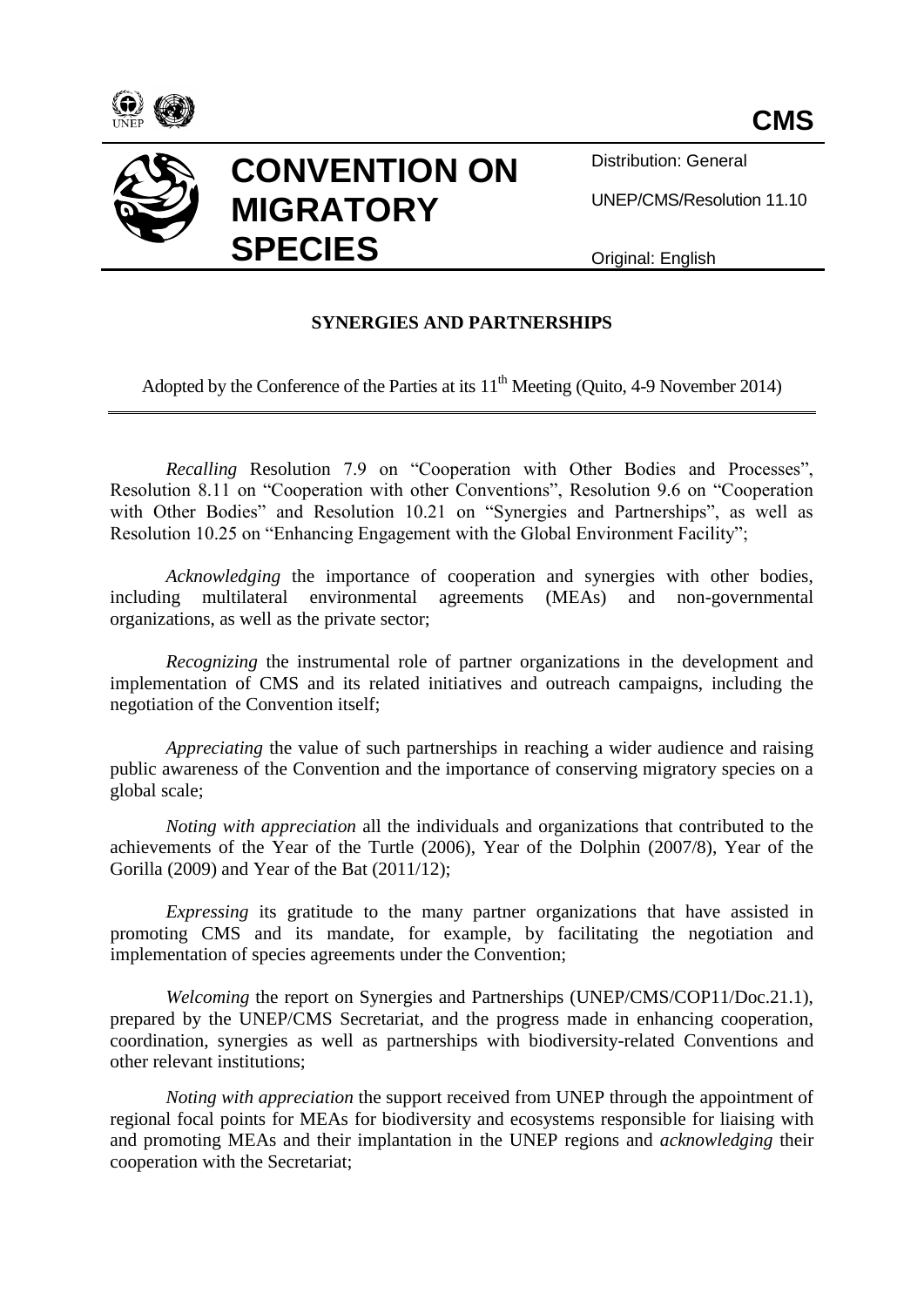*Further taking note* of the results of the UNEP project on improving the effectiveness of and cooperation among the biodiversity-related conventions and exploring opportunities for further synergies;

*Welcoming* the decisions taken by the Convention on Biological Diversity (CBD) and the Convention on International Trade in Endangered Species of Wild Fauna and Flora (CITES) on cooperation, coordination and synergies among the biodiversity-related conventions;

*Welcoming also* the continuing and important cooperation among the secretariats of the biodiversity-related conventions including through Memoranda of Understanding between the CMS Secretariat and the Secretariats of the International Whaling Commission, UNESCO, the Ramsar Convention, the Bern Convention and CITES;

*Further welcoming* the Memoranda of Understanding with the Migratory Wildlife Network<sup>1</sup> and the IUCN Environmental Law Centre;

*Aware* of the ongoing discussions with the Food and Agriculture Organization of the United Nations (FAO) concerning the formalization of a Memorandum of Cooperation, and *appreciating* the important efforts made by CMS to enhance relationships with organizations that have different mandates or goals, such as FAO, which provide multidisciplinary solutions aimed at currently achieving food security, biodiversity conservation, and wildlife and ecosystem health;

*Recognizing* the importance of ongoing cooperation among secretariats of biodiversity related conventions through the Biodiversity Liaison Group to implement the Strategic Plan for Biodiversity 2011-2020 in order to reach the Aichi Biodiversity Targets (Decision X/2 of CBD);

*Highlighting* the Strategic Plan for Migratory Species 2015-2023 as a strategic framework for synergies and partnerships with other MEAs, organizations and stakeholders, which will provide an important contribution to the Strategic Plan for Biodiversity 2011-2020;

*Further recognizing* the outcome of the UN Conference on Sustainable Development, *The Future We Want*, which recognizes the significant contributions to sustainable development made by the MEAs and *encouraging* the Parties to MEAs to consider further measures to promote policy coherence at all relevant levels, improve efficiency, reduce unnecessary overlap and duplication, and enhance cooperation and coordination amongst MEAs; and

*Convinced* of the significant potential of increasing cooperation, coordination and synergies among the biodiversity-related conventions to enhance coherent national level implementation of each of the conventions;

## *The Conference of the Parties to the Convention on the Conservation of Migratory Species of Wild Animals*

1. *Stresses* the importance of supporting the objectives of biodiversity-related multilateral environmental agreements to improve national collaboration, communication and coordination with relevant organizations and processes;

 $\overline{a}$ 

<sup>&</sup>lt;sup>1</sup> Now known as Wild Migration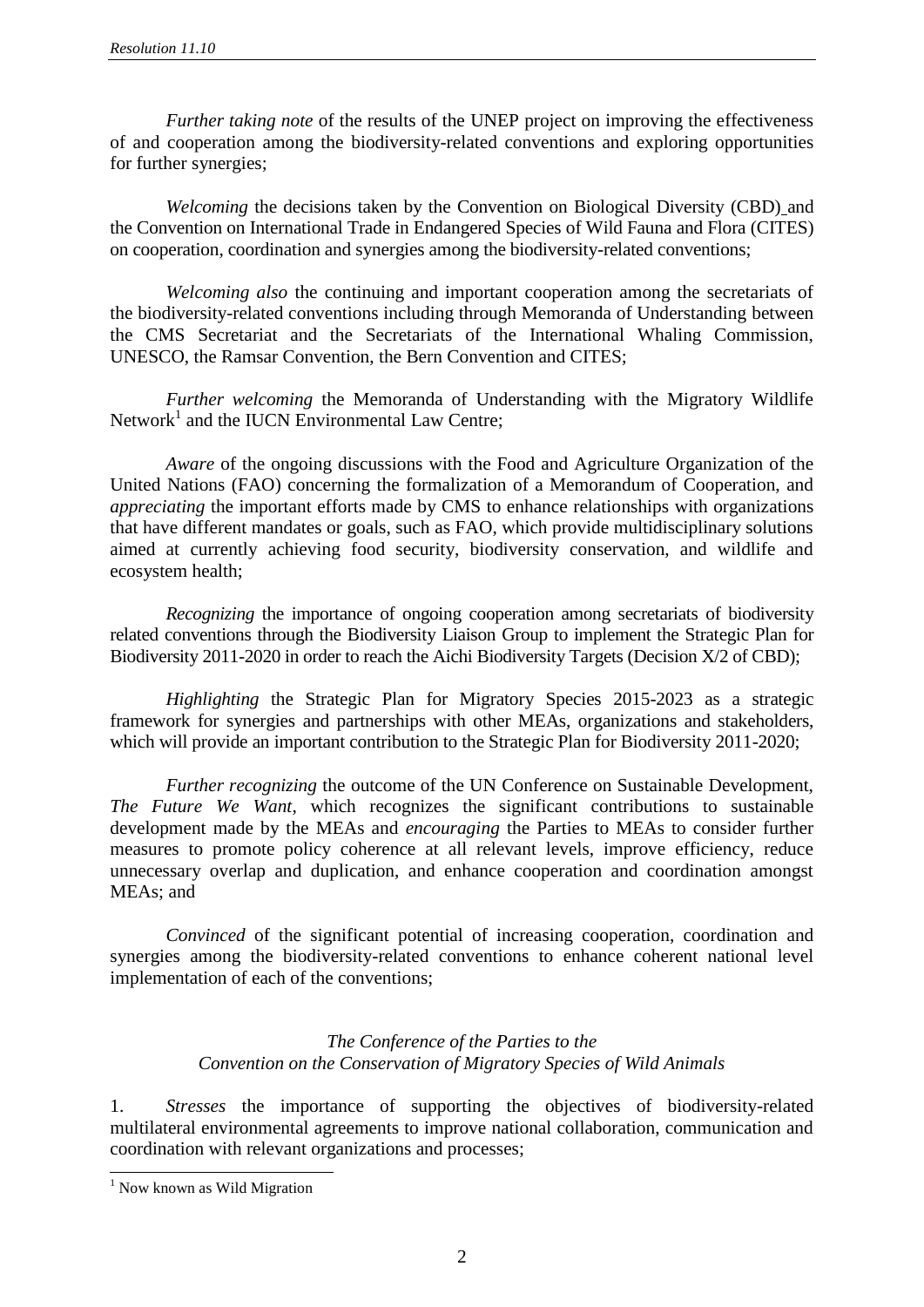2. *Requests* the Executive Secretary to inform biodiversity related agreements, including through the Liaison Group of Biodiversity-related multilateral environmental agreements and other relevant partners about the Strategic Plan for Migratory Species 2015-2023 and pursue further activities related to synergies and partnerships within that framework;

3. *Requests* the Secretariat to continue developing effective and practical cooperation with relevant stakeholders, including other biodiversity instruments and international organizations;

4. *Also requests* the Secretariat to identify potential strategic partners and engage with them when developing campaigns and other outreach activities and *encourages* all relevant stakeholders to contribute to these initiatives;

5. *Further requests* the Secretariat to facilitate non-formalized collaborations with partners such as the FAO, that can help to extend the multidisciplinary and transdisciplinary scope of approaches to collaboration;

6. *Further requests* the Secretariat to pursue strengthened partnerships with the private sector in accordance with the CMS Code of Conduct;

7. *Further requests* the Secretariat, its daughter Agreements within the mandates given by their Parties/Signatories and the Scientific Council to enhance their engagement with expert committees and processes initiated by partners, as appropriate;

8. *Welcomes* the joint work plan between the secretariats of the CMS and CITES and *further requests* the Secretariat to prepare proposals to strengthen cooperation, coordination and synergies, with other biodiversity-related conventions, including through joint work plans with clear targets and timetables aligned with the CMS strategic plan, for consideration by the next Conference of the Parties;

9. *Requests* the Secretariat to take action to strengthen implementation of CMS through the processes on the revision of national biodiversity strategies and action plans (NBSAPs), including through cooperation with the UNEP Regional Offices;

10. *Also requests* the Secretariat and *invites* the Secretariats of other conventions to continue liaising with the UNEP regional MEA focal points for biodiversity and ecosystems and make best use of their role in assisting the implementation of the biodiversity-related MEAs;

11. *Further requests* the Secretariat and *invites* the Secretariats of CBD and of other relevant MEAs to consider and advise on ways and means of more coherently addressing the conservation and sustainable use of animal species in CBD processes, including in relation to the implementation by biodiversity-related conventions of the Strategic Plan for Biodiversity 2011-2020 and its Aichi Targets; and *further requests* the Secretariat to report on progress to the Scientific Council and COP12;

12. *Further requests* the Secretariat to enhance cooperation through the Biodiversity Liaison Group and the biodiversity indicators partnership to improve a global set of biodiversity indicators;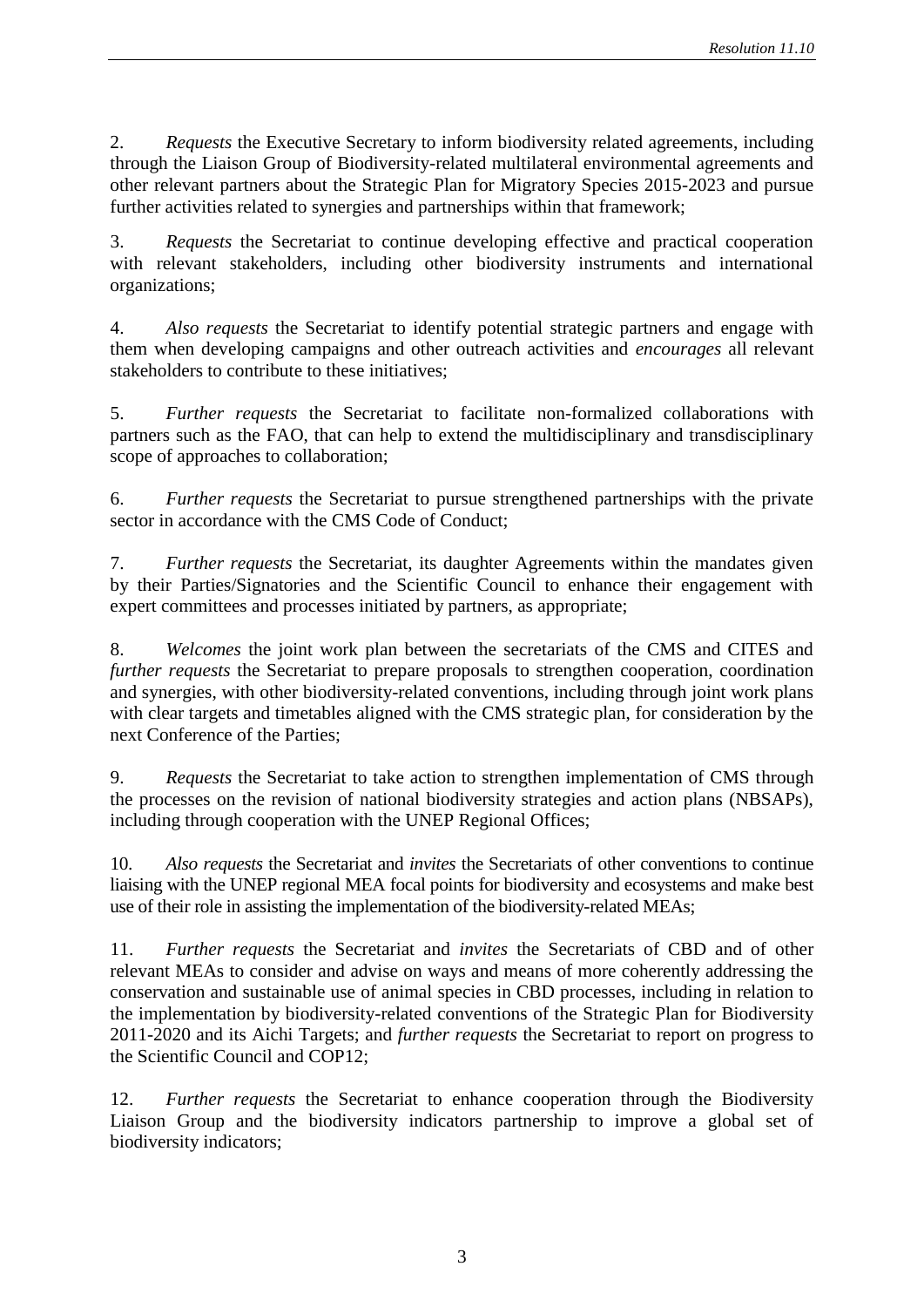13. *Further requests* the Secretariat to strengthen cooperation, coordination and synergies with the Ramsar Convention to pursue the most effective actions for the conservation of migratory waterbirds and their wetland habitats;

14. *Welcomes* the Gangwon Declaration adopted on the occasion of the Twelfth Meeting of the Conference of the Parties to the Convention on Biological Diversity which welcomes the importance given to biodiversity in the outcome document of the Open Working Group on Sustainable Development Goals and calls for the further integration and mainstreaming of biodiversity in the post-2015 development agenda, and *requests* the Secretariat to continue to engage with the process on the establishment of the Sustainable Development Goals in cooperation with the Biodiversity Liaison Group;

15. *Also welcomes* the CBD COP12 Decision that provides for a workshop with the task to prepare options which may include elements that can contribute to a possible road map, for Parties of the various biodiversity-related conventions to enhance synergies and improve efficiency among them, without prejudice to the specific objectives and recognizing the respective mandates and subject to the availability of resources of these conventions, with a view to enhancing their implementation at all levels and Requests the Executive Secretary and the Standing Committee to facilitate the selection of the representatives to participate in this workshop;

16. *Invites* the members of the Biodiversity Liaison Group to strengthen cooperation and coordination with a view to increasing synergies among their respective explorations and developments of online reporting systems as a means to increase synergies on national reporting under the biodiversity-related conventions;

17. *Also invites* the members of the Biodiversity Liaison Group to consider ways and means to increase cooperation on their outreach and communication strategies;

18. *Further invites* the Biodiversity Liaison Group to take into due consideration the need to optimize monitoring efforts and improve effectiveness through the use of coherent monitoring frameworks and indicator systems;

19. *Requests* the Secretariat as far as possible to avoid duplication of work on the same issues among MEAs dedicated to nature protection issues, and *invites* the Biodiversity Liaison Group to address at its future meetings options for enhanced cooperation with regard to work on cross-cutting issues, such as climate change, bushmeat and invasive alien species, including through exploring the possibility of identifying lead MEAs in a manner consistent with their mandates, governance arrangements and agreed programmes;

20. *Recalling* CMS Res.10.25, *welcomes* the CBD COP12 Decision XII/30 on the Global Environment Facility to enhance programmatic synergies among the biodiversity-related conventions and in this context *requests* the Standing Committee to develop elements of advice for the Global Environment Facility concerning the funding of the national priorities for the CMS;

21. *Requests* the Executive Secretary to provide the elements of advice as developed by the Standing Committee in time to be considered by the CBD COP13 so that they may be referred to the Global Environment Facility through the Conference of the Parties to the Convention on Biological Diversity;